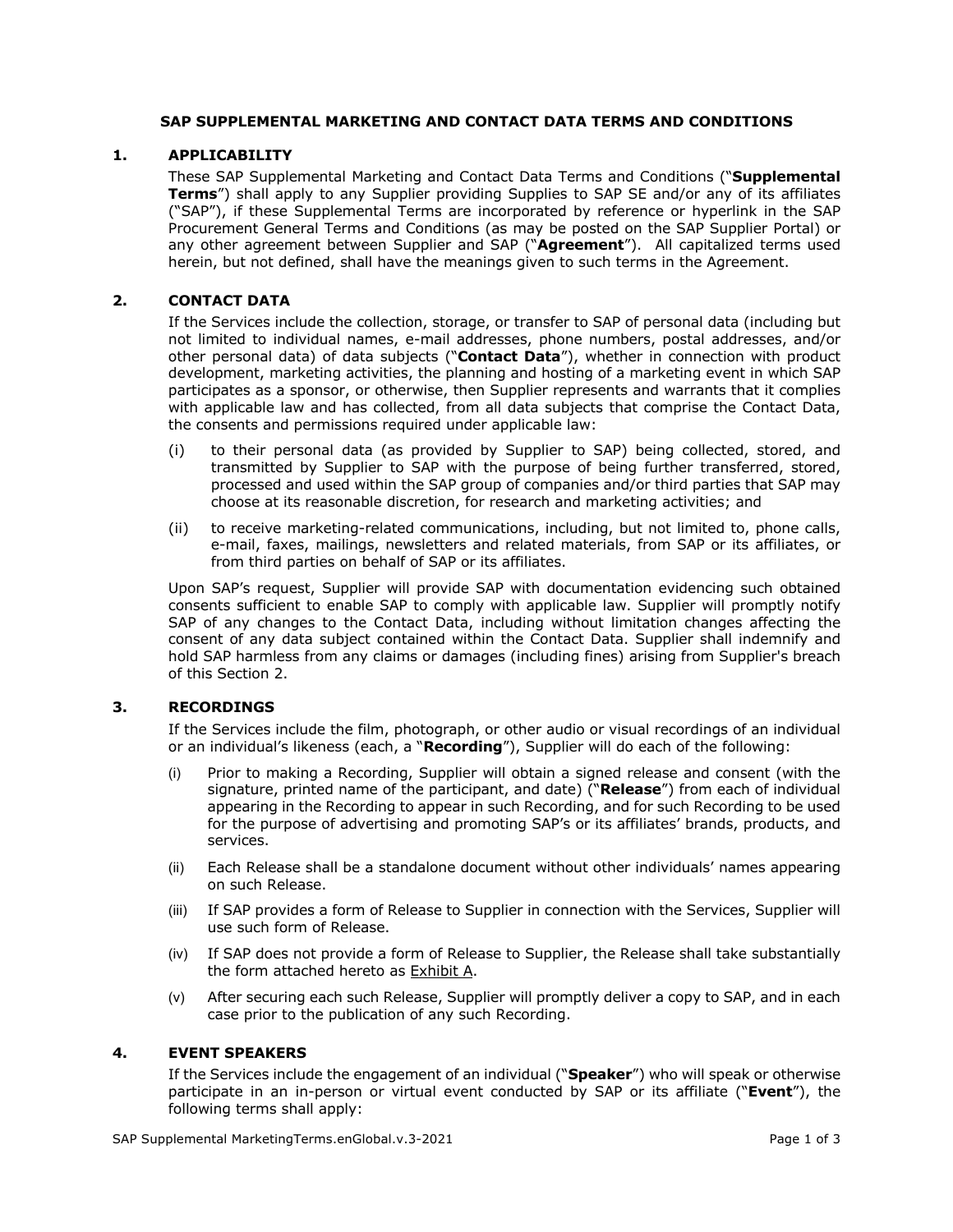- (i) In addition to obtaining a Release from such Speaker, if at any time prior to the conclusion of Speaker's participation in the Event, Speaker (a) is charged with, indicted, or convicted of any felony or any crime involving moral turpitude, (b) is charged with, indicted, or convicted of driving while under the influence of drugs or alcohol, (c) appears in an intoxicated state or under the influence of drugs during, or in preparation for, the Event or (d) has committed, commits, or is alleged to have committed, any act, or is or becomes involved in any situation or occurrence tending to bring Speaker into public disrepute, contempt, or scandal, or that reflects unfavorably upon SAP or reduces the commercial value to SAP of the Event or the Agreement, ((a) through (d) shall be collectively referred to as the "Acts of Disrepute"), or if Speaker has engaged in any Acts of Disrepute in the past and information about such Acts of Disrepute becomes public prior to Speaker's participation in the Event, then SAP shall have the right to immediately terminate, in whole or in part, the related Order of Deliverables or Order of Services for "cause" and without liability. In the event of such a termination, Supplier will promptly refund to SAP any monies paid to Supplier under the Order.
- (ii) Notwithstanding Section 4(i) above, if for any reason beyond the control of SAP, Speaker is prevented from or fails to appear or execute any Services or Deliverables, or upon the occurrence of one or more of the for "Cause" conditions in Section 4(i), upon SAP's request, and in lieu of termination, Supplier shall arrange for a mutually agreeable substitute Speaker and the Fees due under the Agreement or Order shall be amended accordingly.
- (iii) If Speaker is participating in a virtual Event, Speaker shall be solely responsible for obtaining a secure and reliable internet connection allowing for Speaker's full and uninterrupted participation in the Event. If Speaker is unable to participate fully in the Event, whether due to intermittent connectivity issues, a poor internet connection, or otherwise, the SAP shall, at its election, be entitled to receive a refund of Fees paid for Speaker's participation in the Event, or to re-record the Event with Speaker at no additional cost.

## **5. EMAIL CAMPAIGNS**

If the Supplies include an email marketing campaign as part of which Supplier will deliver e-mail messages promoting SAP goods, services and/or web sites to a certain agreed number of individual recipients whose email addresses have been collected by Supplier (a "**Campaign**"), Supplier represents and warrants that (i) its performance of the Campaign will at all times be conducted in compliance with all applicable laws, rules and regulations including, those related to data protection and privacy, and data security; and (ii) all data and emails addresses used and processed by Supplier as part of the performance of the Campaign will be obtained lawfully by Supplier, including by giving notice to, and obtaining appropriate consent from, each individual data subject whose information Supplier processes as part of the Campaign.

## **6. TRACKING TECHNOLOGIES**

If the Supplies include the use of any tracking technologies, including without limitation pixels, cookies, clear GIFs, web beacons, web bugs, flash cookies, local shared objects (LSOs), server logs, or any software provided in conjunction therewith, Supplier represents and warrants that the Supplies: (a) will be free of any privacy or security vulnerabilities, (b) will be free of any viruses or malicious software, including malware, spyware, keyloggers, trojans, worms, or any other program, routine, or subroutine which is designed to or which will disrupt the proper operation of SAP's websites, servers, application, or other services, and (c) will comply with all applicable laws, rules and regulations, including those related to data protection and privacy, and data security.